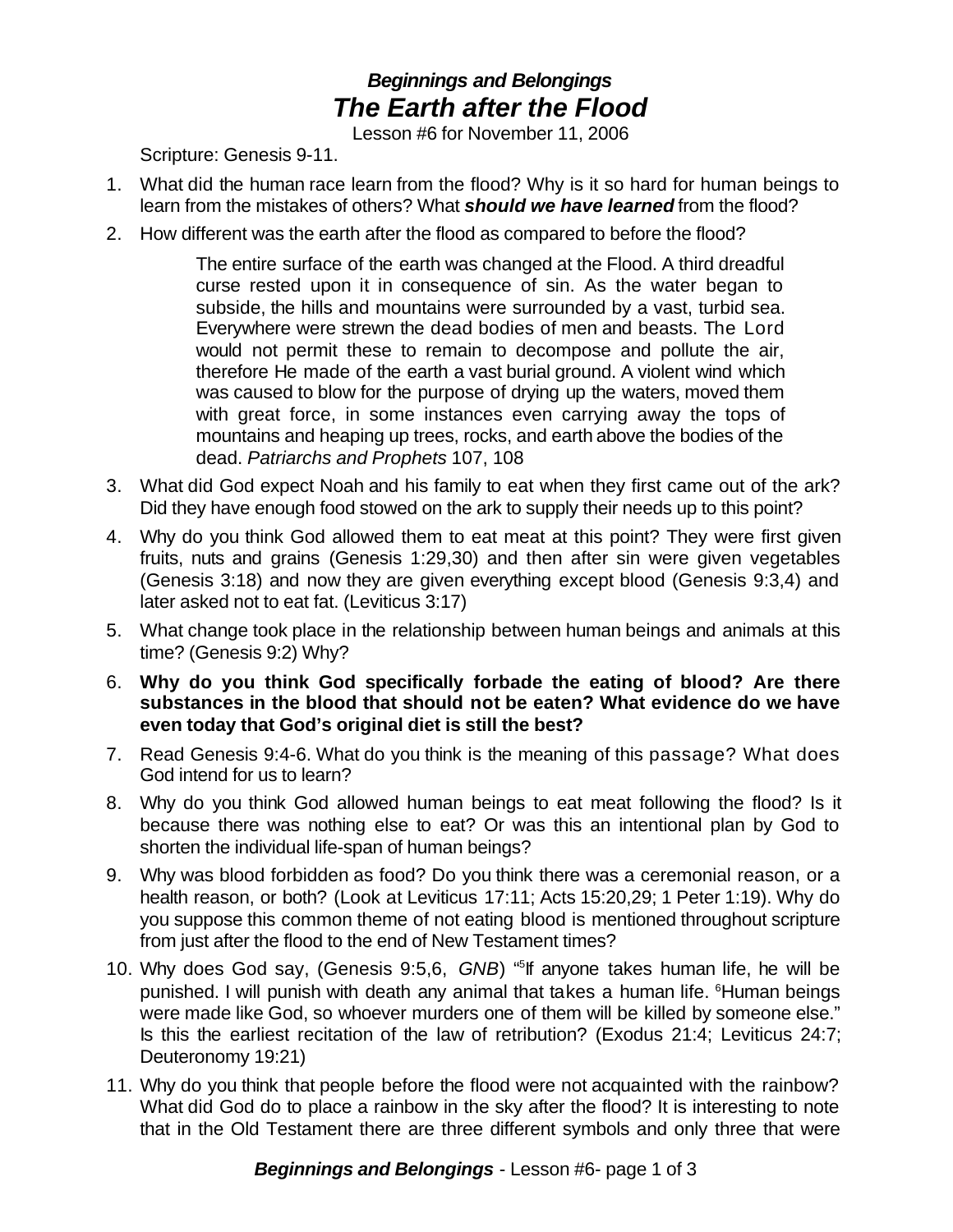used to represent a covenant: the Sabbath (see, for example, Exodus 31:16), the rainbow (Genesis 9:13), and circumcision (Genesis 17:11).

12. What similarities do you see between the circumstances ofgiving the Sabbath covenant and the rainbow covenant?

> The rainbow covenant not only points back to Creation week; it directs our attention forward to God's call of Abraham and the covenant that God makes with him. It ties the first 11 chapters of Genesis (often called the Primeval History) with the rest of the book. In both covenants God "establishes" them (*Genesis 9:9,11,17; compare Genesis 17.7,19,21*). The two covenants are eternal (*Genesis 9:16; compare Genesis 17:13,19*) and, as we have already seen, both have a sign (*Genesis 9:12,13,17; compare Genesis 17:11*). Also the Lord wants those with whom He made it to "remember" (*Genesis 9:15,16*) and to "keep" the covenant(*Genesis 17:9,10*). *AdultTeacher's SS Bible Study Guide*, p. 69

**Does Genesis 9:5,6 impress you that God is trying to point out the sacredness of life? Who only can give life?**

## 13. **We see repeatedly in these stories that God seeks to communicate with human beings but we have a hard time getting the message! Why do you think this is?**

- 14. Read Genesis 9:18 -29. What are we supposed to learn from this story about Noah and his sons? What do you think actually happened to Noah in this story? Did he intentionally prepare alcoholic wine? What did Ham do? How do you understand Genesis 9:22?
- 15. Why did Noah's curse fall on Canaan rather than on Ham? Does this teach us anything about heredity? Ham had a lot of other descendents besides Canaan. Does this mean that the curse that should've fallen on Ham did not affect them but only Canaan? What do we know about the descendents of Canaan? Where were they and what were they doing in the days of Moses? As Moses was writing the book of Genesis in the wilderness of Sinai or Midian, did he know any of these descendents of Canaan? What did he know about their religious practices?
- 16. Do you think the example of Noah corrupted his son Ham?

The sin of Ham was not an unintentional transgression. He may have seen his father's shameful condition accidentally, but instead of being filled with sorrow over his father's folly, he rejoiced in what he saw and found delight in publishing it. *SDA Bible Commentary*, vol. 1, p. 266.

- 17. Do those in responsible positions such as parents and church leaders have special responsibilities because they are examples to others?
- 18. There is a lot of debate and discussion and differences of opinion about capital punishment. Does God condone capital punishment?
- 19. **How long after the flood did it take before human beings had basically returned to the same sins that led to the destruction in the first place? Compare the Jewish exiles who returned to Jerusalem after the Babylonian exile!**
- 20. What are we supposed to learn from the story of Babel? What were the people of Babel trying to accomplish for themselves? Were they trying to make a name for themselves? Were they trying to set up leaders in opposition to God? Were they trying to protect themselves from another flood? Did they believe God's statement that he would not send another flood? Or were they primarily trying to reach the clouds to determine